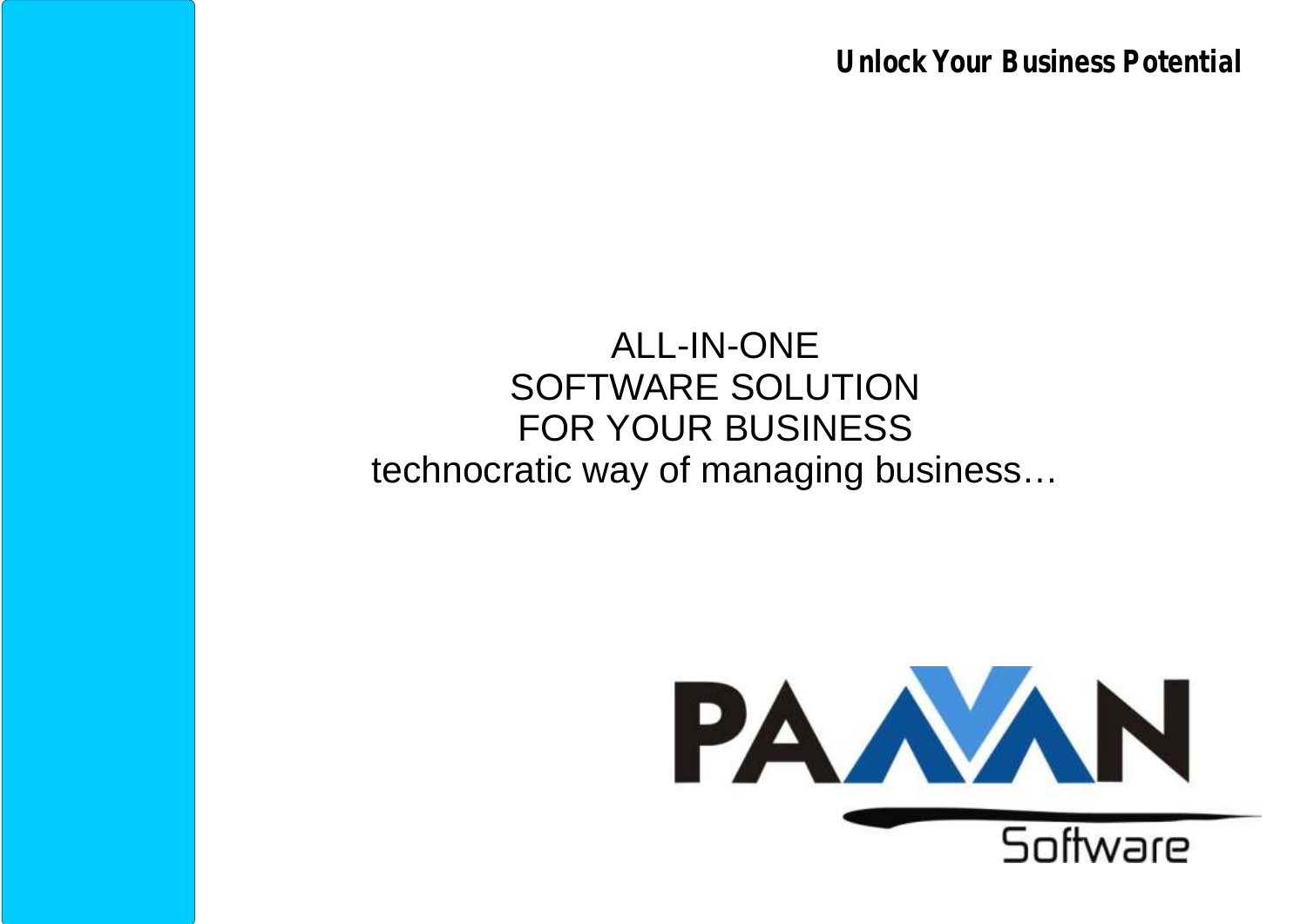### **FEATURES AVAILABLE**



| <b>ILEARAN SOFTWEEL</b>            |                                                                 |                                                              |                                                                                                 |                   | $-1.011$                                  |
|------------------------------------|-----------------------------------------------------------------|--------------------------------------------------------------|-------------------------------------------------------------------------------------------------|-------------------|-------------------------------------------|
|                                    | Select Company                                                  |                                                              |                                                                                                 |                   | <b>PAAAN</b><br>SOOWWW                    |
| Quick Links                        | Accounts                                                        | <b>HP</b>                                                    | Exen                                                                                            | <b>Gri Gioudi</b> | Hirric Digital:                           |
| Select Company                     | <b>B</b> Salest Company                                         |                                                              | to a us                                                                                         |                   |                                           |
| Close Congany                      | Does in LUVOised)                                               |                                                              | Show Deadlet Companys                                                                           |                   |                                           |
| Pleasan Into                       |                                                                 | <b>ANL FINANCE CORPORATION</b><br>ANG SUMMY JAIN             | 31/03/2020<br>01/04/2019<br>1006<br>VEGENDS, POTALIGN SOFTWARE DATA-100                         |                   |                                           |
| <b>Backup</b><br><b>Region</b>     | ta/S.<br>l4.                                                    | ANIL JAIN MONEY LENDERS<br>(R.W. PRI LAME) 2444, PASSAGE USA | 01/04/2010<br>30/03/2020<br>1002<br>HEGGING, POPMANIL SIXTWARE CVOX 1222.                       |                   |                                           |
| Create New Company                 | Е<br><b>Washin</b>                                              | PAAVAN FINANCE<br><b>British John</b>                        | 01/04/2010<br>10030300<br>1005<br>ISUSHIEL-PCHARALSOFTAAREGABLISS5.<br>01-04/2019<br>31/03/2020 | <b>Districts</b>  | Clottonia                                 |
| Ext                                | <b>MS</b>                                                       | PAAVAN SOLUTIONS<br>Alcohoma and                             | 1006<br>ITELNEL PERMINI SCPIVARS DAN 1000<br>01/04/2019                                         |                   |                                           |
|                                    | M <sub>3</sub>                                                  | SANCHAY FINANCE<br>VLWY JAHL                                 | 30/03/2020<br>1007<br>ISSNEL FOWARI SOTTAWEILDE 1977                                            |                   |                                           |
| Download Software Update           | B.<br>M/S                                                       | SP<br>PACCRECIAE                                             | 01/04/2019<br>3103/2020<br>1003<br>ISUSHEEL/IC RAGGES SOFTWARE EASY 1000                        |                   |                                           |
| Send Stre<br><b>E</b> firm Example | <b>Drawing</b>                                                  | SUSHEEL PC FAAWA SOFTWARE DASU                               | <b>Dikist</b>                                                                                   |                   |                                           |
| Them Powdout                       | $\mathcal{D}(\mathcal{U})$<br>4888448<br><b>SIL RELAINA FRA</b> |                                                              | <b>Rommer</b><br><b>COR</b>                                                                     |                   | 目标<br>SEAMS                               |
| www.paperates/flaters.com          | Peaver Schuare                                                  | 191601 E31.2.0                                               | FD - Change Passet                                                                              |                   | Auto Battice OFF<br>iter                  |
|                                    | DE: TERLORIS-7195-0106                                          | Days: 200                                                    | F12 - Calcolator                                                                                |                   |                                           |
|                                    |                                                                 |                                                              |                                                                                                 |                   | <b>INCORPORT</b><br>$m + m$<br>13-87-2020 |

### **Financial year & Company data manager**

- 
- Unlimited Company Creation<br>• Manage your data financial year wise
- Manage your data financial year wise<br>• Automated financial year creation pro • Automated financial year creation process<br>• Can work from USB storage
- 
- Can work from USB storage<br>• Multi User can work on same company
- Multi User can work on same company<br>• Highly Secured User Level Password F • Highly Secured User Level Password Protection<br>• Data Backup / Restore
- Data Backup / Restore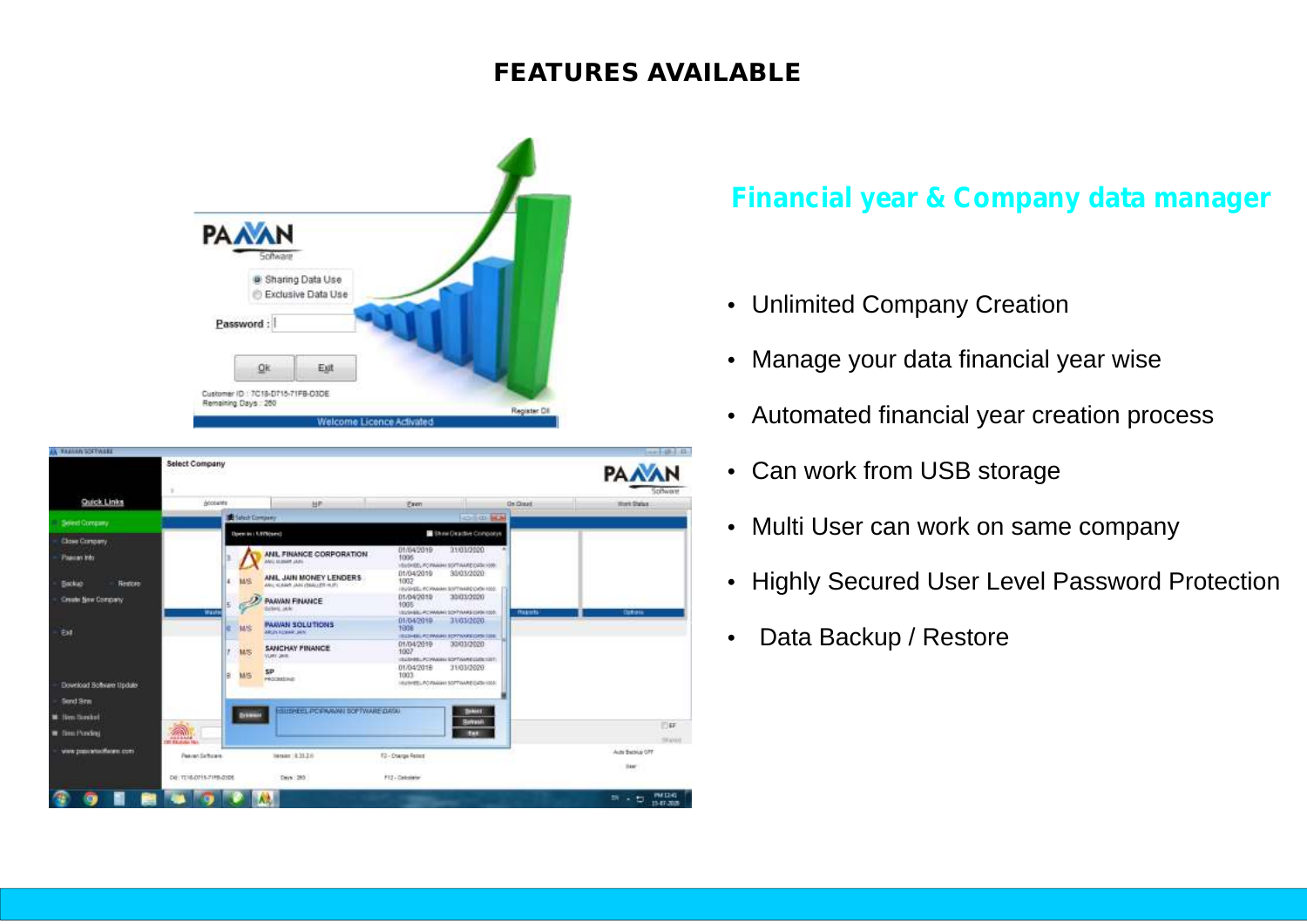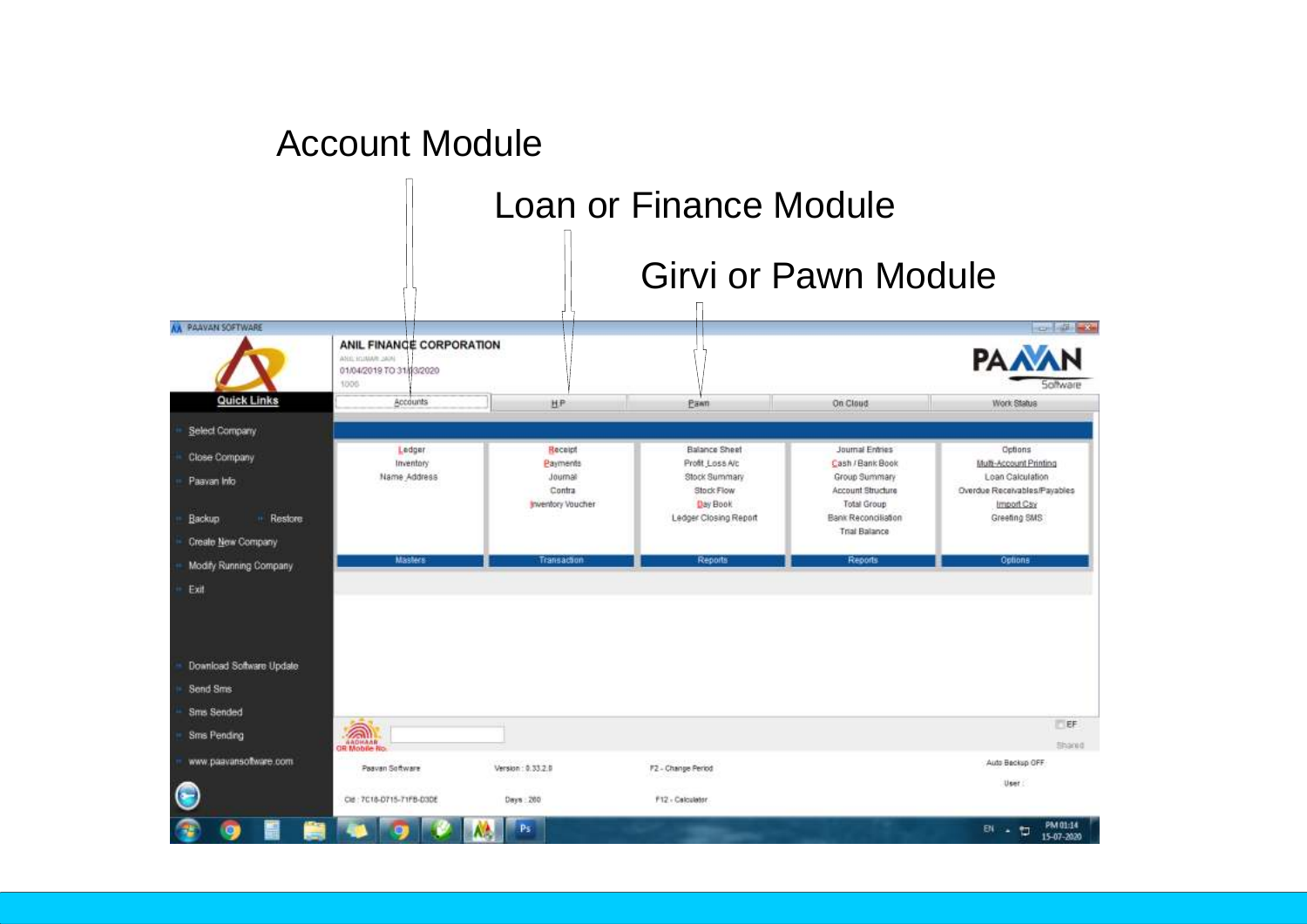| <b>B</b> Ledger Cration               |                         |       |                  | <b>ALC</b>               |                                                              |                          |                    |                     | <b>Account Module</b>    |                  |
|---------------------------------------|-------------------------|-------|------------------|--------------------------|--------------------------------------------------------------|--------------------------|--------------------|---------------------|--------------------------|------------------|
| <b>Name</b>                           | <b>ABH AC</b>           |       |                  |                          |                                                              |                          |                    |                     |                          |                  |
| Under                                 | CASH-BLHAND             |       |                  |                          |                                                              |                          |                    |                     |                          |                  |
| <b>Opening Balance</b>                | 1033689.77              |       | DR - Debit<br>38 |                          |                                                              |                          |                    |                     |                          |                  |
| Tin or A/c Number                     |                         |       |                  |                          |                                                              |                          |                    |                     |                          |                  |
| <b>Montly Int Rate</b>                | 0.00 Charges:           |       | 0.00             |                          |                                                              |                          |                    |                     |                          |                  |
|                                       |                         |       |                  |                          |                                                              |                          |                    |                     |                          |                  |
| Credit Period                         | ö                       |       |                  |                          |                                                              |                          |                    |                     |                          |                  |
| <b>Default Narration</b>              |                         |       |                  |                          |                                                              |                          |                    |                     |                          |                  |
|                                       |                         |       |                  |                          |                                                              |                          |                    |                     |                          |                  |
| G: Group: CASH-IN-HAND                |                         |       |                  |                          |                                                              | 01/04/2019 TO 30/03/2020 |                    |                     |                          |                  |
| DATE                                  | ×                       |       |                  |                          |                                                              |                          |                    |                     |                          |                  |
| PARTICUL                              |                         |       |                  | U VCH NO                 | VCHTY. DEBIT                                                 |                          | CREDIT             | BALANCE             | CHONO                    | <b>NARRATION</b> |
| $= 24-01-2020(2)$                     |                         |       |                  |                          |                                                              |                          |                    |                     |                          |                  |
| Over Due Intrest A/c                  |                         |       |                  | 13550K0T6DSR             | <b>RECEP</b>                                                 | 190.00                   | 0.00               | 23971.86 Dr         |                          | AP11Y4220        |
|                                       | AP11Y4220 MD.RIVAZUDDN  |       |                  | 13550K0T6DSR             | RECEP.                                                       | 3,060.00                 | 0.00               | 27031.86 Dr         |                          |                  |
|                                       |                         |       |                  |                          |                                                              | Total: 3250              | <b>Totals O</b>    |                     |                          |                  |
| $= 01-02-2020(1)$                     |                         |       |                  |                          |                                                              |                          |                    |                     |                          |                  |
| <b>DRAWINGS</b>                       |                         |       |                  | 2845SK11ZGXR             | PAYME:                                                       | 0.00                     | 3,000.00           | 24031.86 Dr         |                          |                  |
| $= 12-02-2020(2)$                     |                         |       |                  |                          |                                                              | Total: 0                 | <b>Totat 3000</b>  |                     |                          |                  |
| Over Due Intrest A/c                  |                         |       |                  | 9095P30ZUYQX             | RECEP                                                        | 200.00                   | 0.00               | 24231.86 Dr         | SBI GODGLE PAY AP13X8623 |                  |
|                                       | AP13X8623AG(04/12/2019) |       |                  | 9095P30ZUYQX             | RECEIP.                                                      | 4,600.00                 | 0.00               | 28831.86.Dr         | SBI GODGLE PAY           |                  |
|                                       |                         |       |                  |                          |                                                              | Total: 4800              | Triat <sub>0</sub> |                     |                          |                  |
| $= 18.02 - 2020(2)$                   |                         |       |                  |                          |                                                              |                          |                    |                     |                          |                  |
|                                       | AP12W1087 MOHD MAZHAR   |       |                  | 3815P912A7OU             | RECEP                                                        | 95,000.00                | 0.00               | 123831.86 Dr        |                          |                  |
|                                       | AP12W1087 MOHD MAZHAR   |       |                  | 9095P9134A49             | RECEIP.                                                      | 5.000.00                 | 0.00               | 128831.86 Dr        | SBI ON LINE              |                  |
|                                       |                         |       |                  |                          |                                                              | <b>Total: 100000</b>     | <b>Totalt O</b>    |                     |                          |                  |
| $-22-02-2020(1)$                      |                         |       |                  |                          |                                                              |                          |                    |                     |                          |                  |
|                                       | AP11Y4220 MD.RIVA2UDDN  |       |                  | 7695PD0QD978             | RECEIP.                                                      | 3,240.00<br>Total: 3240  | 0.00<br>Total: 0   | 132071.86 Dr        |                          |                  |
| $-29-02-2020(2)$                      |                         |       |                  |                          |                                                              |                          |                    |                     |                          |                  |
| LIC OF NOIA                           |                         |       |                  | 55555K11XGTX             | <b>RAYME</b>                                                 | 0.00                     | 24,907.00          | 107164.86 Dr        |                          |                  |
| LIC OF NOIA                           |                         |       |                  | 9095SK11XNE              | <b>PAYME</b>                                                 | 0.00                     | 15.007.00          | 92157.86 Dr         |                          |                  |
|                                       |                         |       |                  |                          |                                                              | Tabah di                 | Titul 3004.4       |                     |                          |                  |
| <b>B</b> Estance Sheet                |                         |       |                  |                          |                                                              |                          |                    | <b>Cardinal Sea</b> |                          |                  |
|                                       |                         |       |                  | 01/04/2019 TO 30/03/2020 |                                                              |                          |                    |                     |                          | ×.               |
| Liabilities<br><b>CAPITAL ACCOUNT</b> | Dr                      | Cr    |                  | Amount                   | Assets                                                       | iDr.                     | Cr.                | Amount              | 40,189.13                |                  |
| SUSHE JAN                             |                         |       | 3136358.1        |                          | 30,52,799.10 BANK ACCOUNT<br>ALLAHABAD BANK SB (50159191069) |                          | 40109:13           |                     |                          |                  |
| DRAWNOS                               |                         | 36000 |                  |                          | CASH IN-HAND                                                 |                          |                    |                     | 97,827.92                |                  |
| BANK INTREST<br>LIC OF RDA            |                         | 39914 | 1003             |                          | CASH A/C<br><b>CURRENT ASSETS</b>                            |                          | 97827.92           | 12,98,861.00        |                          |                  |
| <b>INCOME TAX</b>                     |                         | 8640  |                  |                          | LAND AT SUBHAMPURA VILLAGE (TO.                              |                          | 853621             |                     |                          |                  |
| Net Profit                            |                         |       |                  | 63,923.29                | SWIFT DZIRE TSOBERROSE<br><b>INVESTMENTS</b>                 |                          | 445240             |                     |                          |                  |
| Total                                 |                         |       |                  | 31, 16, 722, 39          | FRANKLIN TEMPTETION                                          |                          | 50008              |                     | 1,00,000.00              |                  |
|                                       |                         |       |                  |                          | MRAE ASSETS                                                  |                          | 50008              |                     |                          |                  |
|                                       |                         |       |                  |                          | SUNDRY DEBTORS<br>AML FINANCE CORPORATION                    |                          | 780000             |                     | 7,80,000.00              |                  |
|                                       |                         |       |                  |                          | <b>LOANS &amp; ADVANCES (ASSET)</b>                          |                          |                    |                     | 7.99.844.34              |                  |
|                                       |                         |       |                  |                          | FINANCE (A)                                                  |                          | 799944.34          |                     |                          |                  |
|                                       |                         |       |                  |                          | Total                                                        |                          |                    | 31.16.722.39        |                          |                  |
|                                       |                         |       |                  | 31, 16, 722, 39 Total    |                                                              |                          |                    | 31, 16, 722, 39     |                          |                  |
| Total                                 |                         |       |                  |                          |                                                              |                          |                    |                     |                          |                  |

Vertical

ok

**Print** 

Egt

Detail View

 $1$  must  $t$ # Level 2

Level 3

Dispite Zero Balances A/C

### **General Accounting**

• Account Ledger<br>• Create Account

- 
- Create Account<br>• Voucher Entry • Voucher Entry<br>• Trial Balance
- 
- Trial Balance<br>• Trading and I • Trading and P & L A/c<br>• Balance Sheet
- Balance Sheet<br>• Interest Calculations
- 
- Easy Access to business Reports
- ?Easy Access to business Reports Synchronization of data from two or more places
- Printing & Export Report Support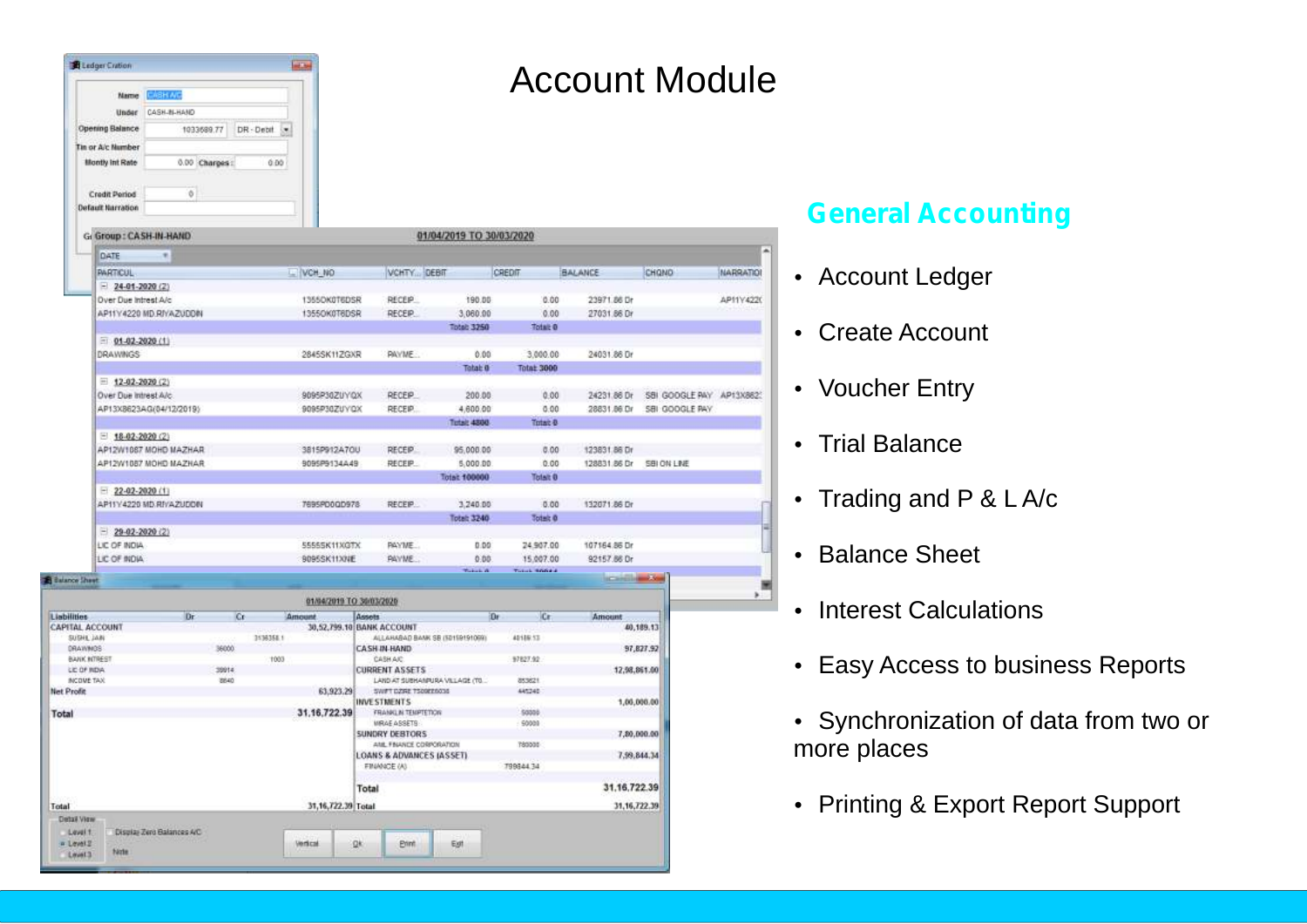### **Customer Master**

- Manage the customer contact details by route.<br>• Search by Aadhar No., Mobile No., Name
- 
- Manage Customer Photo, Signature, Id proof
- Manage Customer Photo , Signature, Id proof<br>• Can show customer other vehicle financed and • Can show customer other vehicle financed and he is gurantor to vehicle<br>• Maintain Defaulter Customer.
- Maintain Defaulter Customer.

| Address Creation                                                          |                                                                                                                                                                           | $\left\  \cdot \right\  = \left\  \cdot \right\ $                                                                                                                                                                                      | Address Creation                                                                               | <b>College</b>                                                                                         |
|---------------------------------------------------------------------------|---------------------------------------------------------------------------------------------------------------------------------------------------------------------------|----------------------------------------------------------------------------------------------------------------------------------------------------------------------------------------------------------------------------------------|------------------------------------------------------------------------------------------------|--------------------------------------------------------------------------------------------------------|
|                                                                           | Aadhar Card No. 377602783933                                                                                                                                              | 83352K11RV6I<br>UID:                                                                                                                                                                                                                   | Aadhar Card No. 377602783933                                                                   | B3352K11RV6<br>UID:                                                                                    |
|                                                                           | Residential Address<br>Bank & Village                                                                                                                                     | Gallary Info<br>Pavan Cibil<br>Other Vehicle                                                                                                                                                                                           | Residential Address:<br><b>Bank &amp; Village</b>                                              | <b>Qallary Info</b><br>Pavan Cibil<br>Other Vehicle                                                    |
| Mobile                                                                    | 8977669082                                                                                                                                                                |                                                                                                                                                                                                                                        | <b>PAN No.:</b><br>THE NO.                                                                     |                                                                                                        |
| Name<br>$S/O = \bullet$<br>HouseNo<br>SurveyNo<br>Colony<br><b>Street</b> | <b>A.RAVIKRAN</b><br><b>A.KRISHNA</b><br>12-1-1119/3/A<br><b>NORA NAGAR</b><br>NORTH LALAGUDA, SEC-BAD BEST ICE<br>FACTORY LEFTSIDE, KAM KIRANA STORE<br><b>RIGHTSIDE</b> | 9866854340<br><b>Phone1</b><br>Phone 2<br>TS13UB3155 2018/BAJAJ<br><b>Vehicles</b><br><b>Work</b><br>AUTO-DRIVER<br><b>Inches</b><br>Male<br>Gender<br>$\star$<br>30 Date Of Birth 01/01/1988<br>Age<br>$\cdot$<br>Residence Own House | Driving Lic.No.<br>TS01020160009625<br>Rasancard No.<br>CVG6029466<br>Voter Id No.<br>Email Id |                                                                                                        |
| Area<br>Taluq<br>District<br>City<br><b>State</b><br>Zip Code 500017      | LALAGUDA<br>SECUNDERABAD<br><b>HYD</b><br>SECUNDERABAD<br>TELENGANA STATE                                                                                                 | Residence Since How many years<br>50<br>Mother<br>SHANTABAJ<br>SARALA<br><b>Spouse</b><br><b>BLACK LISTED</b><br><b>Note</b><br>ADDA-MALKAJGRI BUSTOP.<br>٠                                                                            |                                                                                                |                                                                                                        |
| Category: General<br>Photo                                                | Signature<br><b>Address Proof</b>                                                                                                                                         | <b>Introducer</b><br><b>C</b><br>Delete<br>Exit<br>Save<br>Print & Save<br>Show in Google map<br>USER :AFC<br>EDITED : 03/01/2019                                                                                                      | Category: General<br>USER:AFC<br>Photo<br>Signature<br><b>Address Proof</b>                    | Introducer<br>Ł<br>Exit<br>Save<br>Delete<br>Print & Save<br>Show in Google map<br>EDITED : 03/01/2019 |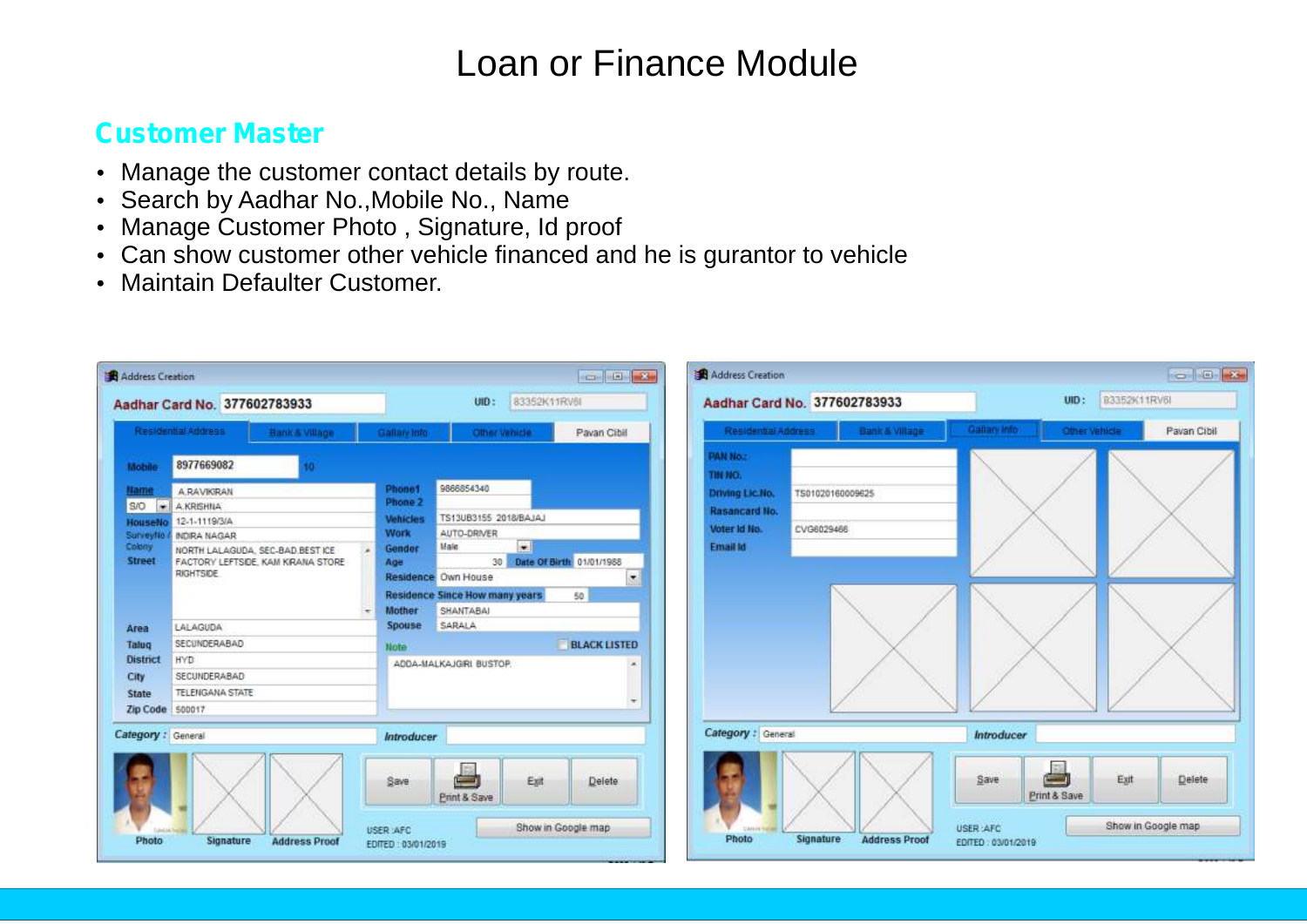### **Vehicle Master**

- Manage the Vehicle details.
- Search by engine no., chassis no. **Dealers Master**<br>• Maintain original paper status
- 
- Hp, Transfer Balance List



- 
- Can attach image

| Dealer Creation |              | $-5$<br><b>HERM</b><br>$\mathbf x$ |
|-----------------|--------------|------------------------------------|
| Shop            | A MAUTO CONS |                                    |
| Dealer Name     | MOHD ASLAM   |                                    |
| Address         | NAMPALLI     |                                    |
| Mobile No.      | 9849682224   | Save                               |
| Phone No.       | 9703736670   | Exit                               |
|                 |              | Delete                             |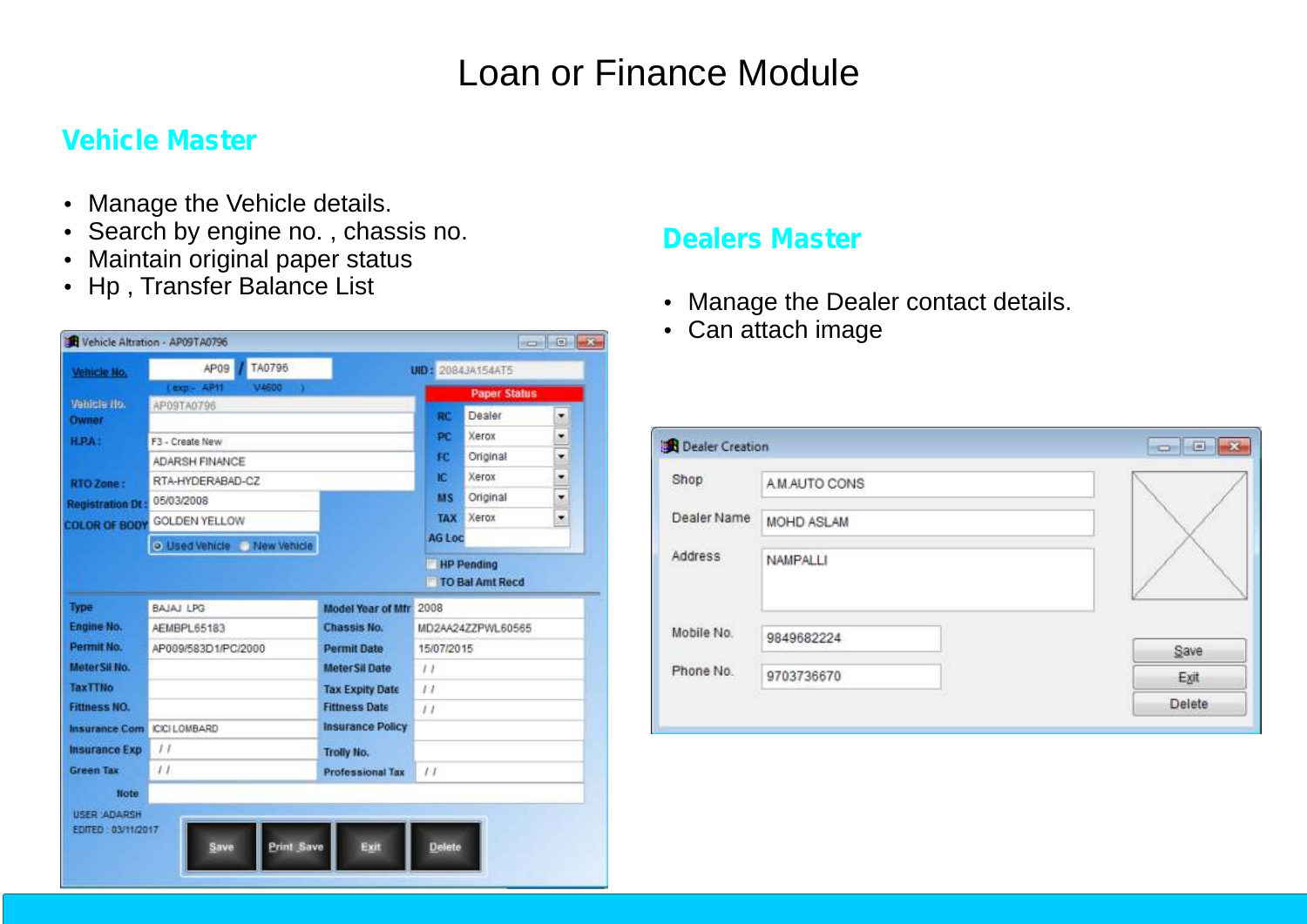### **Finance File Generation**

- with guarantor information<br>• with vehicle information
- 
- with vehicle information<br>• with insurance compan<sub>!</sub> • with insurance company information<br>• with dealer information
- with dealer information<br>• Adv Cheques info
- 
- Adv Cheques info<br>• Finance details with Finance amount, interest amount, installment (EMI)
- amount and total recovery.<br>• Can store100s of vehicle Can store100s of vehicle & other photos

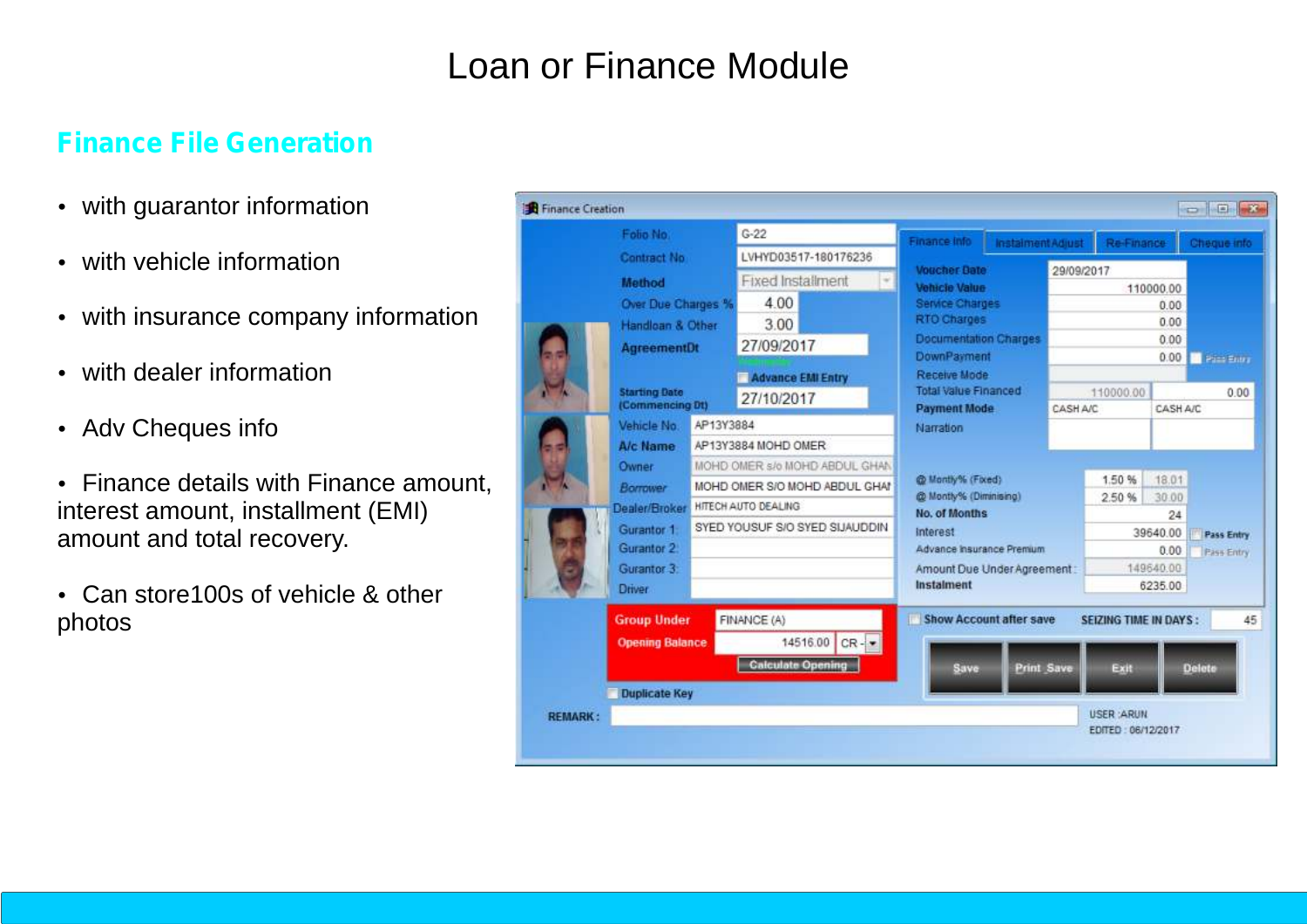# **EMI Recovery (Receipt) module cum Installment (EMI) Chart**<br>
Superful Graphical User Interface **Common System**<br> **•** Agreement printing

- ?Easy & Powerful Graphical User Interface
- One screen all infomation
- 
- with paper status<br>• Add Notes that hold unlimited lines • Add Notes that hold unlimited lines<br>• with overdue or advance days.
- 
- 
- Agreement printing<br>• User define letters • User define letters (Multi language)<br>• IIR Calculation
- 
- IIR Calculation<br>• Agreement Schedule printing

| AP13Y3884 MOHD OMER Bajaj Lpg 2013                                                                                                                                                 |                           |                                                       |                      |                               |                         |                                        |                   |                          |             |              |                               |       |
|------------------------------------------------------------------------------------------------------------------------------------------------------------------------------------|---------------------------|-------------------------------------------------------|----------------------|-------------------------------|-------------------------|----------------------------------------|-------------------|--------------------------|-------------|--------------|-------------------------------|-------|
| Receipt Spayment Ledger Repayment Sheet Continue Transfer Profit Sp Print Ca Moddy Data Final Amount   Letters Refresh Check Entries Send SMS Other Payment SMS Sended Tax Ethiess |                           |                                                       |                      |                               |                         |                                        |                   |                          |             |              | Registration 4 RE-Agreement   |       |
| Screen Capture & EMICALCULATOR XLS NOTE Fait Shortcut Key                                                                                                                          |                           |                                                       |                      |                               |                         |                                        |                   |                          |             |              |                               |       |
| Account List                                                                                                                                                                       | Account Search            | ALT+X                                                 | Contract No.         |                               |                         | MOHD OMER 5/6 MOHD ABDUL GHANI         |                   |                          |             |              | Current Date                  |       |
| F3 - Create New                                                                                                                                                                    |                           | AP13Y3884 MOHD OMER                                   | LVHYD03517-180176236 |                               | 8341066851 / 8121279355 | MOHD OMER S/O MOHD ABOUL GHANT         |                   |                          |             |              | 15/07/2020                    |       |
| TOTAL VEHICLES : 1<br>Photo<br>Seizing                                                                                                                                             | Fixed                     | Note<br>Other Payments                                |                      | Reports                       | Information             | Option                                 | <b>IRR</b>        | Re-Finance               | User Define | <b>RTA</b>   | Gallary                       | Work  |
|                                                                                                                                                                                    |                           | AP13Y3884 MOHD OMER Bajaj Lpg 2013                    |                      |                               |                         |                                        |                   |                          |             |              | <b>Paper Status</b>           | 案     |
|                                                                                                                                                                                    | Fixed Ball                | 17508                                                 |                      |                               |                         |                                        |                   |                          |             |              | RC: Original                  |       |
|                                                                                                                                                                                    | Srno                      | EMI<br>Amt                                            | EMI<br>Date          | Receive<br><b>Amount Date</b> | int.<br>Receive         | Late O.D.<br>Paid Days Charges Charges | On<br>Recd<br>0.0 | Chg<br>Mode:<br>No.      | Rept<br>No: |              | PC: Original Exp:: 18/07/2018 |       |
|                                                                                                                                                                                    |                           | 6235                                                  | 27/10/2017           | 6235                          | 26/10/2017              |                                        |                   | 0 CASHA/C                |             | 85151M0NII25 | Fo Exp :: 18/11/2017          |       |
|                                                                                                                                                                                    | 2                         | 6235                                                  | 27/11/2017           | 6235                          | 27/11/2017              |                                        |                   | 0 CASHA/C                |             | 5555210SFL3X | $c$ $c$ $r$ $r$ $l$ $l$       |       |
| <b>HIRER</b><br>Gurantor                                                                                                                                                           |                           | 6235                                                  | 27/12/2017           | 6235                          | 27/12/2017              |                                        | ũ.                | SBI CA(                  |             | 90953C0OR8f  | Vehicle Note                  |       |
|                                                                                                                                                                                    |                           | 6235                                                  | 27/01/2018           | 6235                          | 01/02/2018              |                                        | 0                 | CASHA/C                  | 85154E0MWM  |              | RC PC RECO ON 27-1-18         |       |
|                                                                                                                                                                                    |                           | 6235                                                  | 27/02/2018           | 6235                          | 05/03/2018              |                                        |                   | 0 CASHA/C                | 55855A0P9X6 |              |                               |       |
| Address Given to.                                                                                                                                                                  |                           | 6235                                                  | 27/03/2018           | 6235                          | 30/04/2018              |                                        | Õ.                | CASHA/C                  |             | 85156U0RHOI  |                               |       |
| F3 - Create New                                                                                                                                                                    |                           | 6235                                                  | 27/04/2018           | 6235                          | D4/06/2018 E2           |                                        |                   | <b>G CASHAIC</b>         | 90957T0PD9  |              |                               |       |
| <b>User Define 2</b>                                                                                                                                                               |                           | 6235                                                  | 27/05/2018           | 6235                          | 05/07/2018              |                                        | O.                | CASHAIC                  |             | 5555800NL5E  | <b>Dealer Name</b>            | 俊     |
| F3 - Create New                                                                                                                                                                    | я                         | 6235                                                  | 27/06/2018           | 6235                          | 02/08/2018              |                                        | o                 | <b>CASH A/C</b>          |             | 55559G0NXO7  | HITECH AUTO DEALING PH1       |       |
|                                                                                                                                                                                    | 10                        | 6235                                                  | 27/07/2018           | 6235                          | 04/09/2018              |                                        | O.                | <b>CASH A/C</b>          |             | 5555AD0NDUI  | 9247812839 PH2                |       |
|                                                                                                                                                                                    | 11                        | 6235                                                  | 27/08/2018           | 6235                          | 01/10/2018              |                                        | Ű.                | CASHAIC                  |             | 7695B40OBCI  |                               |       |
|                                                                                                                                                                                    | 12                        | 6235                                                  | 27/09/2018           | 6235                          | 02/11/2018 √            |                                        | Ü.                | CASHA/C                  |             | 8335C00N314  | Bank Name                     |       |
| Sold on Date: //                                                                                                                                                                   | 13                        | 6235                                                  | 27/10/2018           | 6235                          | 04/12/2018              |                                        | Ü.                | CASHA/C                  | 8335CW0P7H  |              | FORTUNE INTEGRETED            |       |
| <b>Click to Add</b>                                                                                                                                                                | 14                        | 6235                                                  | 27/11/2018           | 6235                          | 03/01/2019 V            |                                        | ũ                 | CASHAIC                  | 2445DS0P26J |              | ASSETS PH1 PH2:               |       |
|                                                                                                                                                                                    | 15                        | 6235                                                  | 27/12/2018           | 6235                          | 04/02/2019              |                                        |                   | CASHAIC                  |             | 9095EO0NLDf  |                               |       |
|                                                                                                                                                                                    | 16                        | 6235                                                  | 27/01/2019           | 6235                          | 11/03/2019              |                                        |                   | 0 CASHA/C                |             | 9095FN0Q71V  |                               |       |
|                                                                                                                                                                                    |                           | 5000-TO 1000-SD ----- 6000- 6000-RECD IN AG ------- 0 |                      |                               |                         |                                        |                   |                          |             |              |                               |       |
| Vehicle With<br>Clear-                                                                                                                                                             | ¥.                        |                                                       |                      |                               | $_{\rm H}$              |                                        |                   |                          |             |              |                               |       |
| $\epsilon<\frac{1}{2}$<br>05/02/2019                                                                                                                                               | <b>REMARK:</b><br>Tuesday |                                                       |                      |                               |                         |                                        |                   |                          |             |              |                               |       |
| 2.905(sec)                                                                                                                                                                         |                           | Dues: 4.0 Upto: 27/09/2019                            |                      |                               |                         |                                        |                   | AGDT : 27/09/2017        |             |              | <b>Fixed Total</b>            | 17508 |
| 76950V1<br>Account<br>$G-22$<br>UnClose<br>3W9UL                                                                                                                                   |                           | Loan Amt: 110000 (6235 X 24)                          |                      |                               |                         |                                        |                   | LOANS & ADVANCES (ASSET) |             |              |                               |       |
| OD @ 4.00                                                                                                                                                                          |                           | LEDGER BAL: 1924.00                                   |                      |                               |                         |                                        |                   | ANIL FINANCE CORPORATION |             |              | <b>Tetal Balance</b>          | 17508 |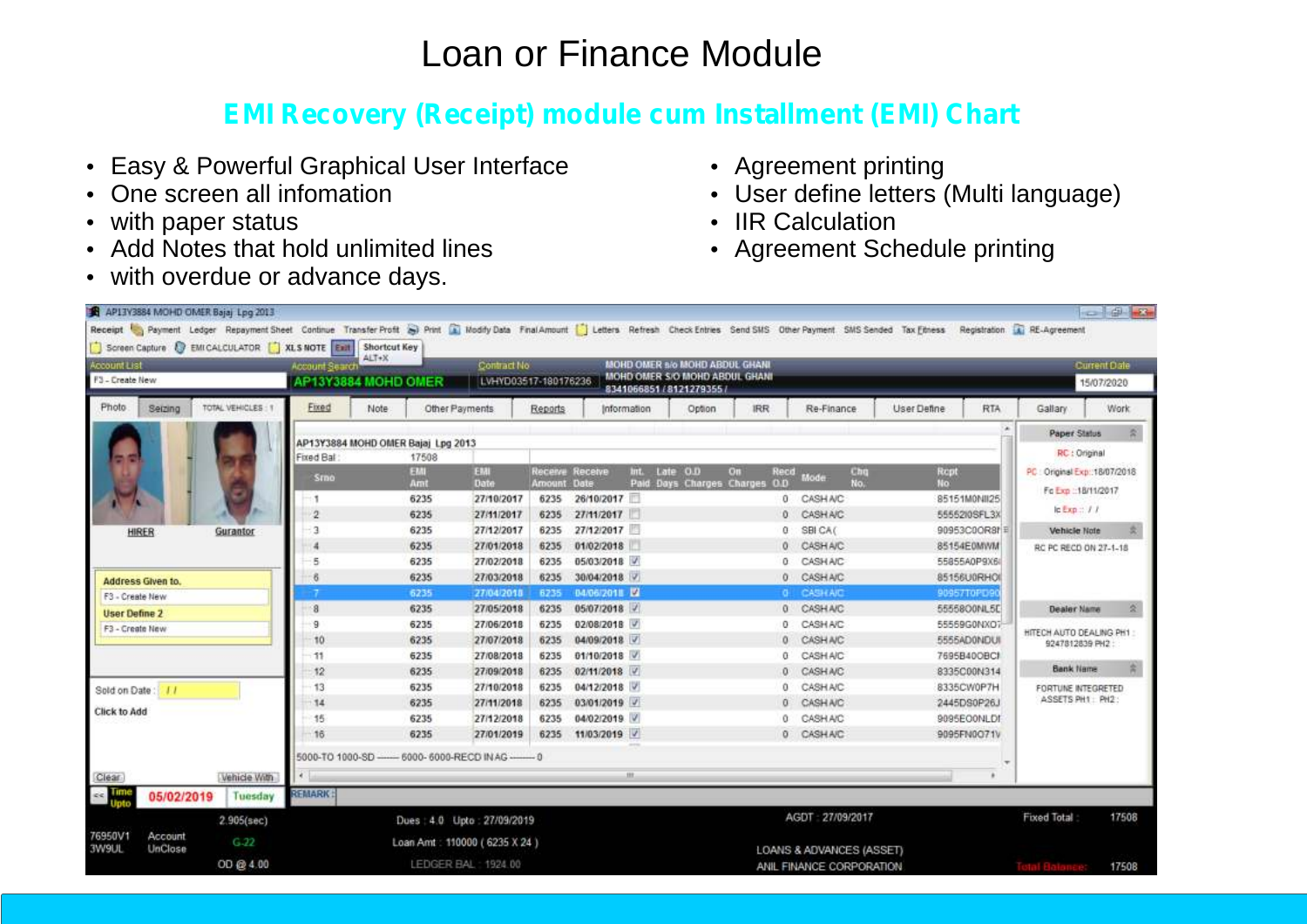**Installment (EMI) Chart**

|                    |                                                                    | AP13Y3884 MOHD OMER Bajaj Lpg 2013              |                    |                          |                                                                                                                                                                  |                                                                               |                               |            |                |                     |
|--------------------|--------------------------------------------------------------------|-------------------------------------------------|--------------------|--------------------------|------------------------------------------------------------------------------------------------------------------------------------------------------------------|-------------------------------------------------------------------------------|-------------------------------|------------|----------------|---------------------|
|                    |                                                                    | MOHD OMER S/O MOHD ABDUL GHANI                  |                    |                          |                                                                                                                                                                  | Contract:LVHYD03517-180176236                                                 |                               |            |                |                     |
|                    |                                                                    | Hirer: MOHD OMER S/O MOHD ABDUL GHANI           |                    |                          |                                                                                                                                                                  | Gurantor:SYED YOUSUF S/O SYED SUAUDDIN                                        |                               |            |                |                     |
|                    |                                                                    |                                                 |                    |                          | Address : 13-1-1234/A/11., SARWAR NAGAR, ASIFNAGAR, HYDERABAD, BILAL MASJID<br>NEAR, THAQUA SCHOOL BACK SIDE., ASIF NAGAR. , . HYDERABAD. TELENGANA STATE-500028 | Address : 4-25-16/5/1, SULEMAN NAGAR<br>CHINTALMET RAJENDAR NAGAR<br>R.R.DIST |                               |            |                |                     |
|                    | Phone:8341066851,8121279355.                                       |                                                 |                    |                          |                                                                                                                                                                  | Phone: 7369119919                                                             |                               |            |                |                     |
|                    | Engine No.:24ZWDC42166<br>IC Expiry.: / /<br><b>Type BAJAJ LPG</b> | Chassis No.:MD2A23AZ4DWC38480                   |                    |                          | Model: 2013<br>Ag. Date: : 27/09/2017 Mnts: 24<br><b>IRR: 32</b><br>Dealer : HITECH AUTO DEALING                                                                 | Finance:<br>Hpa :<br>Other:<br>Total: 149640.00                               | 110000.00<br>39640.00<br>0.00 |            |                |                     |
| Fixed Dal:<br>Srno |                                                                    | 17500<br>EMI<br>Amt                             | EMI<br><b>Date</b> | Amount Date              | <b>Receive Receive</b><br>Late 0.0<br>Int.                                                                                                                       | On<br>Paid Days Charges Charges O.D                                           | Recd                          | Mode       | Chq<br>No.     | Rcpt<br>No          |
| $\mathbf{I}$       |                                                                    | 6235                                            | 27/10/2017         | 6235                     | 26/10/2017                                                                                                                                                       |                                                                               | 0                             | CASH A/C   |                | 85151M0NII25        |
| $\overline{2}$     |                                                                    | 6235                                            | 27/11/2017         | 6235                     | 27/11/2017                                                                                                                                                       |                                                                               | o                             | CASH A/C   |                | 5555210SFL3X        |
| 3                  |                                                                    | 6235                                            | 27/12/2017         | 6235                     | 27/12/2017                                                                                                                                                       |                                                                               | Ű                             | SBI CA (   |                | 90953C0OR8NH        |
| 4                  |                                                                    | 6235                                            | 27/01/2018         | 6235                     | 01/02/2018                                                                                                                                                       |                                                                               | 0                             | CASH A/C   |                | 85154E0MWMWJ        |
| 5                  |                                                                    | 6235                                            | 27/02/2018         | 6235                     | 05/03/2018                                                                                                                                                       |                                                                               | 0                             | CASH A/C   |                | 55855A0P9X68        |
| 6                  |                                                                    | 6235                                            | 27/03/2018         | 6235                     | 30/04/2018                                                                                                                                                       |                                                                               | o                             | CASH A/C   |                | 85156U0RHOPP        |
| 7                  |                                                                    | 6235                                            | 27/04/2018         | 6235                     | 04/06/2018                                                                                                                                                       |                                                                               | 0                             | CASH A/C   |                | 90957T0PD90N        |
| 8                  |                                                                    | 6235                                            | 27/05/2018         | 6235                     | 05/07/2018                                                                                                                                                       |                                                                               | $\Omega$                      | CASH A/C   |                | 5555800NL5DB        |
| 9                  |                                                                    | 6235                                            | 27/06/2018         | 6235                     | 02/08/2018                                                                                                                                                       |                                                                               | 0                             | CASH A/C   |                | 55559G0NXO7Q        |
| 10                 |                                                                    | 6235                                            | 27/07/2018         | 6235                     | 04/09/2018                                                                                                                                                       |                                                                               | 0                             | CASH A/C   |                | 5555AD0NDUBX        |
| 11                 |                                                                    | 6235                                            | 27/08/2018         | 6235                     | 01/10/2018                                                                                                                                                       |                                                                               | 0                             | CASH A/C   |                | 7695B40OBCML        |
| 12                 |                                                                    | 6235                                            | 27/09/2018         | 6235                     | 02/11/2018                                                                                                                                                       |                                                                               | 0                             | CASH A/C   |                | 8335C00N3144        |
| 13                 |                                                                    | 6235                                            | 27/10/2018         | 6235                     | 04/12/2018                                                                                                                                                       |                                                                               | 0                             | CASH A/C   |                | 8335CW0P7H54        |
| 14                 |                                                                    | 6235                                            | 27/11/2018         | 6235                     | 03/01/2019                                                                                                                                                       |                                                                               | 0                             | CASH A/C   |                | 2445DS0P26JK        |
| 15                 |                                                                    | 6235                                            | 27/12/2018         | 6235                     | 04/02/2019                                                                                                                                                       |                                                                               | 0                             | CASH A/C   |                | 9095EOGNLDNV        |
| 16                 |                                                                    | 6235                                            | 27/01/2019         | 6235                     | 11/03/2019                                                                                                                                                       |                                                                               | Ũ                             | CASH A/C   |                | 9095FN0O71V9        |
| 17                 |                                                                    | 6235                                            | 27/02/2019         | 6235                     | 12/04/2019                                                                                                                                                       |                                                                               | 0                             | CASH A/C   |                | 8515GJ0NJ4JJ        |
| 18                 |                                                                    | 6235                                            | 27/03/2019         | 6235                     | 31/05/2019                                                                                                                                                       |                                                                               | Ű.                            | CASH A/C   |                | 8515HW0O116C        |
| 19                 |                                                                    | 6235                                            | 27/04/2019         | 6235                     | 18/07/2019                                                                                                                                                       |                                                                               | 0                             | CASH A/C   |                | 8335J80O852Y        |
| 20                 |                                                                    | 0233                                            | ET/03/2015         | 0133                     | 10/03/2013                                                                                                                                                       |                                                                               | ö                             | GAOI I AVG |                | 1 IISOVVOZJI ODDELJ |
| 21                 |                                                                    | 6235                                            | 27/06/2019         | 5935                     | 15/11/2019                                                                                                                                                       |                                                                               | o                             | CASH A/C   |                | 5785MK0P6V34        |
| 0                  |                                                                    |                                                 |                    | 300                      | 03/02/2020                                                                                                                                                       |                                                                               | 0                             | SBI CA (   | <b>ON LINE</b> | 13550U0QJH5D        |
| 22                 |                                                                    | 6235                                            | 27/07/2019         | 6235                     | 03/02/2020                                                                                                                                                       |                                                                               | $\circ$                       | SBI CA     | <b>ON LINE</b> | 13550U0QJH5D        |
| 23                 |                                                                    | 6235                                            | 27/08/2019         |                          | 318                                                                                                                                                              | 2644                                                                          | O                             |            |                |                     |
| 24                 |                                                                    | 6235                                            | 27/09/2019         |                          | 288                                                                                                                                                              | 2394                                                                          | $\bf{0}$                      |            |                |                     |
|                    |                                                                    | 149540<br><b>BALANCE:</b><br><b>RECEIVABLE:</b> |                    | 137170<br>12470<br>17508 |                                                                                                                                                                  | 5038<br>$\bullet$<br><b>BAL INT: 5038</b>                                     | $\mathbf{a}$                  |            |                |                     |

Total Receivable: 17508

5000-TO 1000-SD ------- 6000- 6000-RECD IN AG --------- 0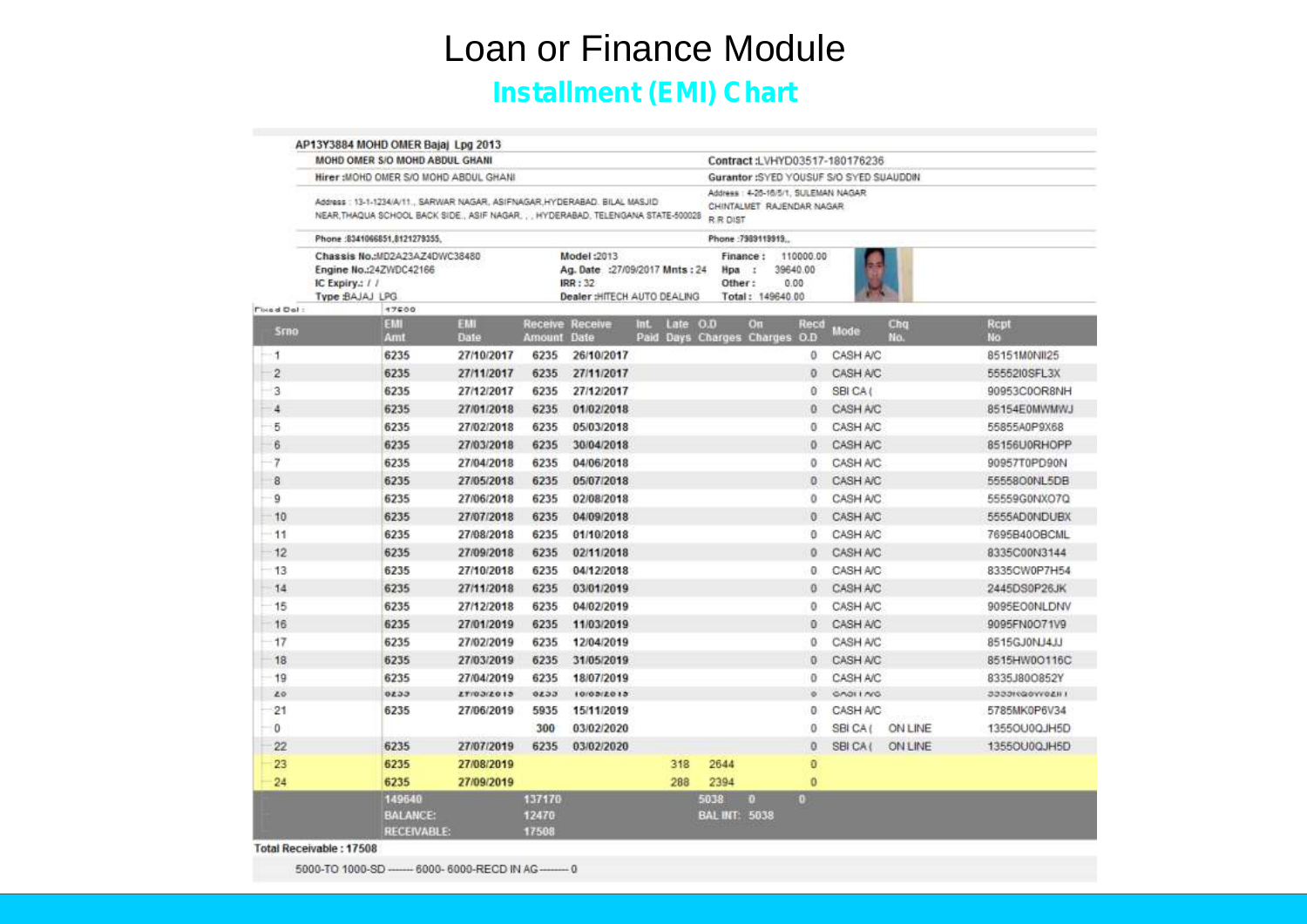|                                |                                                 |            |                          |              |   |              |                             |              |              | (day / weak / month wise) | Overdue Interest can calculate in | $\lambda$ |
|--------------------------------|-------------------------------------------------|------------|--------------------------|--------------|---|--------------|-----------------------------|--------------|--------------|---------------------------|-----------------------------------|-----------|
| $-16$                          | 6525                                            | 14/09/2019 | 6525                     | 21/10/2019   |   |              |                             |              |              | 245 SBICA(                |                                   | 8335LW0S  |
| $-17$                          | 6525                                            | 14/10/2019 | 6525                     | 21/11/2019   |   |              |                             |              | $\mathbf{0}$ | SBI CA(                   | phone pay                         | 5555MQ13  |
| -18                            | 6525                                            | 14/11/2019 | 6525                     | 28/12/2019   |   |              |                             |              | $\mathbf{0}$ | CASH A/C                  |                                   | 5555NR00  |
| $-19$                          | 6525                                            | 14/12/2019 | 6525                     | 25/01/2020   |   |              |                             |              | $\mathbf{0}$ | SBI CA(                   | <b>GOOGLE PAY</b>                 | 5585OL0Q  |
| 20                             | 6525                                            | 14/01/2020 | 6525                     | 18/02/2020 √ |   |              |                             |              | $\mathbf{0}$ | SBICA(                    | GOOGLE PAY                        | 8235P90Q  |
| 21                             | 6525                                            | 14/02/2020 | 6525                     | 05/06/2020   |   |              |                             |              | $\mathbf{0}$ | SBI CA(                   |                                   | 9095S913D |
| 22                             | 6525                                            | 14/03/2020 | 5995                     | 05/06/2020 √ |   |              |                             |              | $\mathbf{0}$ | SBI CA(                   |                                   | 9095S913D |
| 22                             |                                                 |            | 530                      | 05/06/2020   | F |              |                             |              | $\mathbf{0}$ | SBI CA(                   |                                   | 8335S913E |
| 23                             | 6525                                            | 14/04/2020 |                          |              | E | 91           | 594                         |              | $\mathbf{0}$ |                           |                                   |           |
| 24                             | 6525                                            | 14/05/2020 |                          |              | F | 61           | 398                         |              | $\mathbf{0}$ |                           |                                   |           |
| 25                             | 6525                                            | 14/06/2020 |                          |              | E | 31           | 202                         |              | $\mathbf{0}$ |                           |                                   |           |
| 26                             | 6525                                            | 14/07/2020 |                          |              | F | $\mathbf{1}$ |                             |              | $\mathbf{0}$ |                           |                                   |           |
| 27                             | 6525                                            | 14/08/2020 |                          |              |   |              |                             |              | $\mathbf{0}$ |                           |                                   |           |
| 28                             | 6525                                            | 14/09/2020 |                          |              | F |              |                             |              | $\mathbf{0}$ |                           |                                   |           |
| 29                             | 6525                                            | 14/10/2020 |                          |              | F |              |                             |              | $\mathbf{0}$ |                           |                                   |           |
| 30                             | 6525                                            | 14/11/2020 |                          |              | F |              |                             |              | $\theta$     |                           |                                   |           |
|                                | 195750<br><b>BALANCE:</b><br><b>RECEIVABLE:</b> |            | 143550<br>52200<br>53149 |              |   |              | 1194<br><b>BAL INT: 949</b> | $\mathbf{0}$ | 245          |                           |                                   |           |
| <b>Total Receivable: 53149</b> |                                                 |            |                          |              |   |              |                             |              |              |                           |                                   |           |

## **Number of Days late**

Shows dues in Yellow

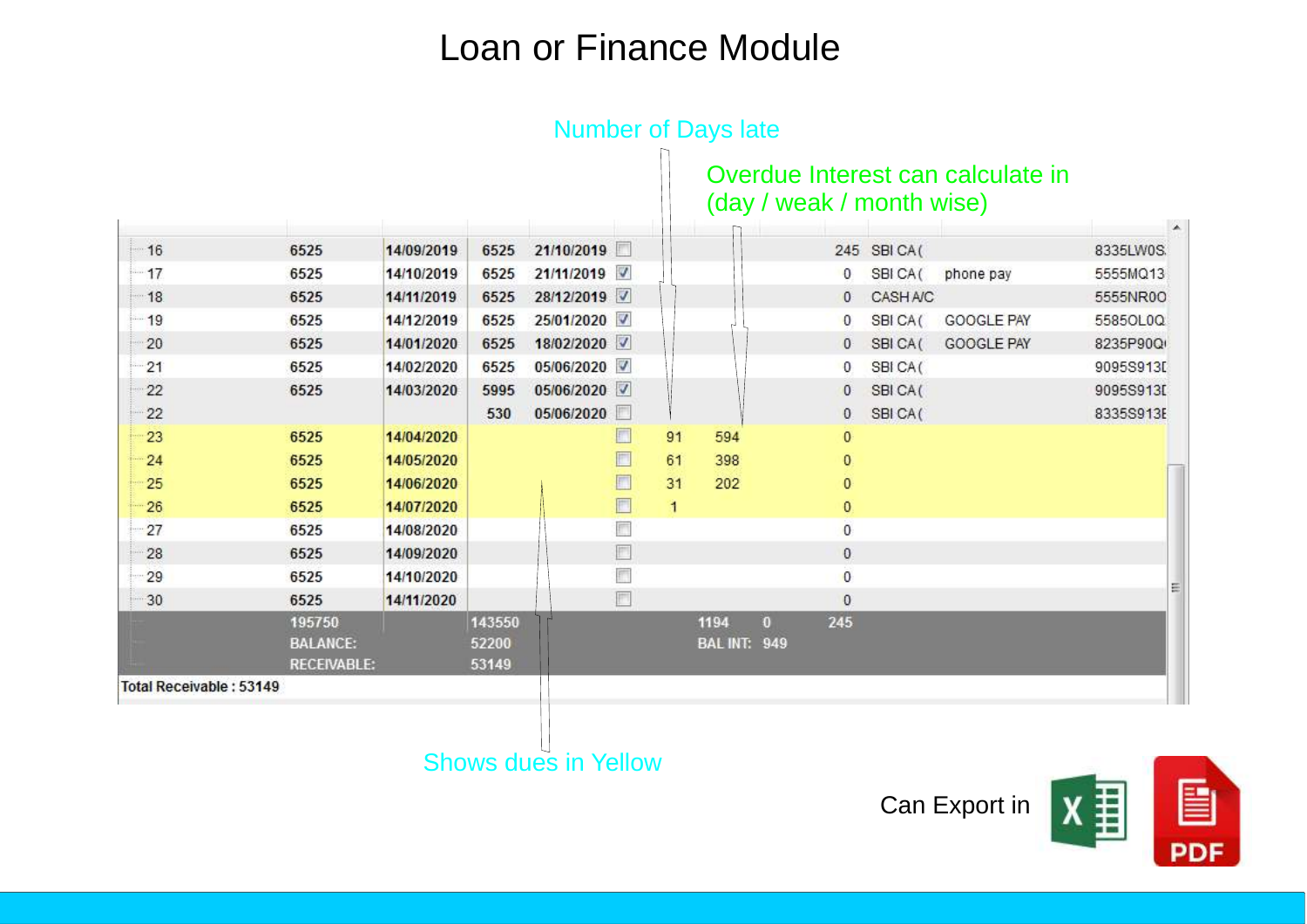### **EMI Receipt**

Emi receipt can print in number of built-in formate some are below

### **ANIL FINANCE CORPORATION**

|      | 3-6-2073-16 Thurriala Adarument Filmaval Nagar, Fivoeradag, Telengana |             |           |
|------|-----------------------------------------------------------------------|-------------|-----------|
|      | Phone: 040 - 23221673                                                 |             |           |
| Date | 19/02/2020                                                            |             |           |
|      | Vch No. 8515PA178U8Z                                                  | FolioNoJ-31 |           |
|      | H.P. Agmt dated: 07/10/2019                                           | Tenure :    | 11120 X30 |
|      | Vehicle Reg.No.:TS09UC3742                                            |             |           |
|      | Received with thanks from, On the A/c, of:                            |             |           |
|      | Sabhavath Somla S/o S Pul Singh                                       |             |           |

|                       | Sabhavath Soffiia Sio S Pui Singh                                  |                                     |               |
|-----------------------|--------------------------------------------------------------------|-------------------------------------|---------------|
| <b>EMI</b> Date       | No.                                                                | <b>EMI Recd</b>                     | <b>Amount</b> |
| 07/02/2020            |                                                                    | 11120.00                            |               |
|                       |                                                                    |                                     |               |
|                       | EMI By Sbi Ca (36818897448) ONLINE                                 |                                     | 11120.0       |
| Late Intrest          |                                                                    |                                     | 180.00        |
| <b>TOTAL Received</b> |                                                                    |                                     | 11300.00      |
|                       | Rupees : Eleven Thousand One Hundred Twenty Only / BANK: CHEQUE NO |                                     |               |
| Note:                 |                                                                    |                                     |               |
|                       | *Cheques subject to Realisation                                    | <b>For ANIL FINANCE CORPORATION</b> |               |
|                       |                                                                    |                                     |               |

|                   | Vch No 8515PA178U8Z  |                 | FolioNo J-31   |                                           |
|-------------------|----------------------|-----------------|----------------|-------------------------------------------|
| Date              | 19/02/2020           |                 |                | TIMEUPTO: //                              |
|                   | Reg.No.: T S09UC3742 |                 |                | <b>PA178U820</b>                          |
| <b>EMI Date</b>   | No.                  | <b>EMI Recd</b> | <b>EMI</b>     | 11120.00                                  |
| 07/02/2020        | 4                    | 11120.00        |                |                                           |
|                   |                      |                 | Late Intrest   | 180.00                                    |
|                   | Sbi Ca (36818897448) |                 | Received TOTAL | 11300.00                                  |
| Payee's Signature |                      |                 |                | User Id: ARUN<br>ANIL FINANCE CORPORATION |

### Sample : A5

### **ANIL FINANCE CORPORATION**

3-6-20/G-16. Tirumala Apartment Himayat Nagar, Hyderabad, Telengana State Phone: 040 - 23221673

| Date                        | 19/02/2020                  |              |         |
|-----------------------------|-----------------------------|--------------|---------|
| Receipt No.                 |                             | FolioNo.J-31 |         |
| Voucher No.                 | 8515PA178U8Z                |              |         |
| Contract No.                | APHTHU SV08400              |              |         |
| H.P. Agmt dated: 07/10/2019 |                             |              | 11120 X |
|                             | Vehicle Reg.No.: TS09UC3742 |              |         |

Received with thanks from On the A/c. of : Sabhavath Somla S/o 5 Pul Singh

| EMI Date       | No. | <b>EMI Recd</b>                                                                     | Amount   |
|----------------|-----|-------------------------------------------------------------------------------------|----------|
| 07/02/2020     |     | 11120.00                                                                            |          |
|                |     | EMI By Sbi Ca (36818897448) ONLINE                                                  | 11120.00 |
|                |     |                                                                                     |          |
| TOTAL Received |     |                                                                                     | 11120.00 |
| vin C<br>Note: |     | The sum of Rupees : Eleven Thousand One Hundred Twenty<br>/ BANK: CHEQUE NO: ONLINE |          |

### **ANIL FINANCE CORPORATION**

3-6-20/G-16 Tirumala Apartment Himavat Napar, Hyderabad, Telengana State Phone: 040 - 23221873

|                             | <b>ENTREPRISON AND COMPANY</b> | PA17BUL |                    |  |  |  |  |
|-----------------------------|--------------------------------|---------|--------------------|--|--|--|--|
| Date                        | 19/02/2020                     |         |                    |  |  |  |  |
| Receipt No.                 | FolioNo. J-31                  |         |                    |  |  |  |  |
| Voucher No.<br>Contract No. | 8515PA178U8Z<br>APHTHU SV08400 |         | FIN AMT - 240000   |  |  |  |  |
| H.P. Agmt dated: 07/10/2019 | Vehicle Reg.No.:TS09UC3742     |         | Tenure: 11120 X 30 |  |  |  |  |
|                             |                                |         |                    |  |  |  |  |

Received with thanks from On the Aid and Sabhavath Somla S/o S Pul Singh

| EMI Date                      | Nο       | EMI Rend                                                                         | Amount                       |
|-------------------------------|----------|----------------------------------------------------------------------------------|------------------------------|
| 07/02/2020                    | 4        | 11120.00                                                                         |                              |
|                               |          | EMI By Sbi Ca (36818897448) ONLINE                                               | 11120.00                     |
| Late Intrest                  | 180.00   |                                                                                  |                              |
| <b>TOTAL Received</b>         | 11300.00 |                                                                                  |                              |
| ) miv<br>Note:                |          | he sum of Rupees : Eleven Thousand One Hundred Twenty<br>BANK: CHEQUE NO: ONLINE |                              |
| heques subject to Realisation |          |                                                                                  | For ANIL FINANCE CORPORATION |

Sample : A 5 tw ocopie s

Cashier Userid: ARUN

30

Payee's Signature

Cashier User Id: ARUN

| <b>ANIL FINANCE CORPORATION</b>                                             | Phone: 040 - 2322167<br>3-6-20/0-1<br>Titumala Apatmer<br>Himayet Nagar, Hyderabad<br>Telengana State 500029 |                             |                             |  |  |
|-----------------------------------------------------------------------------|--------------------------------------------------------------------------------------------------------------|-----------------------------|-----------------------------|--|--|
| Received with thanks from: Motd Ajaz Sio Mondigtal                          | Date                                                                                                         | Receipt No.                 |                             |  |  |
| On the Aic. of : On the Aic. of: Sabhavath Sonta Sio 5 Pul Singh            | 19/02/2020                                                                                                   | Voucher No.<br>5915PA178USZ |                             |  |  |
| The sum of Rupees - Eleven Thousand One Hundred Twenty Only                 |                                                                                                              | Amount                      | Mode                        |  |  |
|                                                                             |                                                                                                              | 11120.00                    | Sta Ca<br>(36818297448)     |  |  |
| TS09UC3742<br><b>Towards full Part EMI</b><br>instalment on our vehicle No. | Chriso: ONUNE                                                                                                |                             |                             |  |  |
| H.P. Agreement dated 07/10/2019                                             | EM No. 4                                                                                                     |                             | For AMI, FRANCE CORPORATION |  |  |
| Contract No.                                                                | APHTHUSV08400                                                                                                |                             |                             |  |  |

Payed's Signature

### Sample : A4 three copies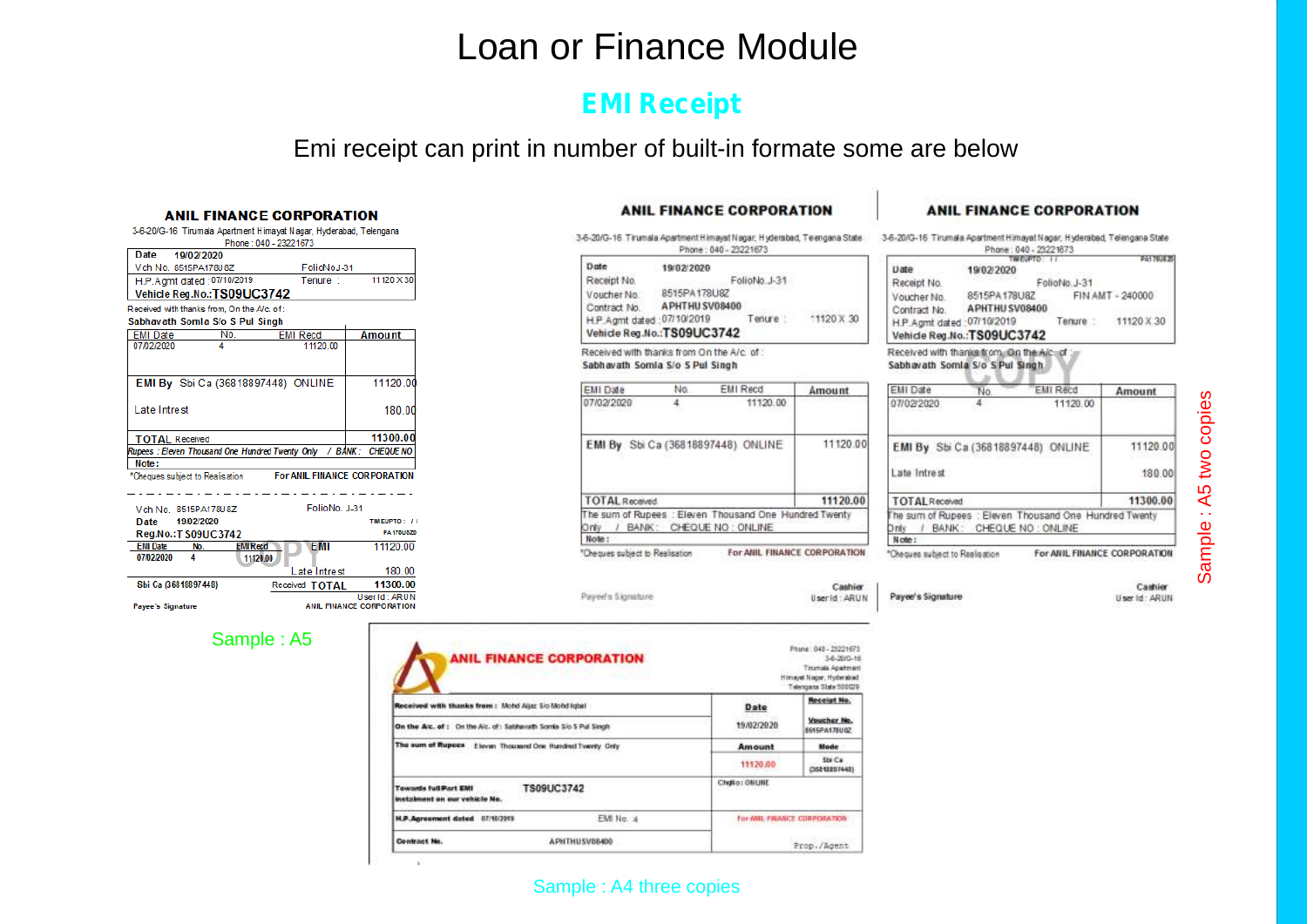### **Customer Info**

|                             |                     | <b>Vehicle Information</b>                              |                    |                                 |  |  |  |  |
|-----------------------------|---------------------|---------------------------------------------------------|--------------------|---------------------------------|--|--|--|--|
| <b>TS09UC3742</b>           |                     |                                                         |                    |                                 |  |  |  |  |
|                             | Engine No.:         | 24YWKL53949                                             | Fitness No.:       |                                 |  |  |  |  |
|                             | Chassis No.:        | MD2A49AY4KWL59038                                       | Fitness upto:      | Prof.Tax: $11$<br>$\frac{1}{2}$ |  |  |  |  |
|                             | Trolly No.:         |                                                         | Insurance Co.:     |                                 |  |  |  |  |
|                             | Model:              | 2019<br>Reg Date: *bad date*                            | Insurance Dt:      | / / Policy no.:                 |  |  |  |  |
|                             | Permit No.:         |                                                         | Vehicle type :     | Body Color:<br>Bajaj Lpg        |  |  |  |  |
|                             | <b>Permit Date:</b> | $\frac{1}{2}$                                           | RTO Zone:          |                                 |  |  |  |  |
|                             | Tax Valid to:       | Green Tax: //<br>$\frac{1}{2}$                          | HPA:               | Anil Finance Corporation        |  |  |  |  |
|                             |                     | <b>Owner Information</b>                                |                    |                                 |  |  |  |  |
|                             |                     | Sabhavath Somla S/O S Pul Singh Aadhar Id: 228285025138 |                    |                                 |  |  |  |  |
|                             | House No.:          | 17-1-391/K-15                                           | State:             | Telengana State                 |  |  |  |  |
|                             | Survey No.:         | KHJABAGH                                                | Zip Code:          | 500059                          |  |  |  |  |
|                             | Street:             | Sairabad, HydNear Khajabagh Masjid Rig                  | Phone 1:           |                                 |  |  |  |  |
|                             | Street:             | ht SideNear Padmavathi College                          | $$ Phone 2 :       |                                 |  |  |  |  |
|                             | Taluq:              | Saidabad Area : Khaja Bagh                              | Mobile:            | 9010689664                      |  |  |  |  |
|                             | District:           | Hyd                                                     | Vehicle:           | Ts09ce/tr3891                   |  |  |  |  |
|                             | City:               | Hyderabad                                               | Work:              | <b>Auto Driver</b>              |  |  |  |  |
| <b>Borrower Information</b> |                     |                                                         |                    |                                 |  |  |  |  |
|                             |                     | Mohd Aijaz S/O Mohd Iqbal Aadhar Id: 818356600823       |                    |                                 |  |  |  |  |
|                             | House No.:          | 18-13-132/33                                            | State:             | Telengana State                 |  |  |  |  |
|                             | Survey No.:         | <b>BANDLAGUDAKESHOGIRI</b>                              | Zip Code:          | 500005                          |  |  |  |  |
|                             | Street:             | Ghouse NagarNear Azaz Chicken Center                    | Phone 1:           | 8639604994                      |  |  |  |  |
|                             | Street:             | Near Govt Hospital                                      | $\ldots$ Phone 2 : |                                 |  |  |  |  |
|                             | Talug:              | Area: Bandalaguda                                       | Mobile:            | 961825023                       |  |  |  |  |
|                             | District:           |                                                         | <b>Vehicle:</b>    | Ts09uc-3742                     |  |  |  |  |
|                             | City:               | Hyderabad                                               | Work:              | A,d                             |  |  |  |  |
|                             |                     | <b>Co-Borrower Information</b>                          |                    |                                 |  |  |  |  |
|                             |                     | Mohd Feroz S/O Mohd Yousuf Aadhar Id: 495087242064      |                    |                                 |  |  |  |  |
|                             | House No.:          | 18-13-132/GN/83                                         | State:             |                                 |  |  |  |  |
|                             | Survey No.:         | BANDLAGUDA CHANDRYAN                                    | Zip Code:          |                                 |  |  |  |  |
|                             | Street:             | Ghosue NagarNear Azaz Chicken ShopNe                    | Phone 1:           |                                 |  |  |  |  |
|                             | Street:             | ar Govt Hsptl                                           | Phone 2 :          |                                 |  |  |  |  |
|                             | Taluq:              | Area: Bandlaguda                                        | Mobile:            | 9676604456                      |  |  |  |  |
|                             | District:           |                                                         | Vehicle:           | Ts12ua-3267                     |  |  |  |  |
|                             | City:               |                                                         | Work :             | A,d                             |  |  |  |  |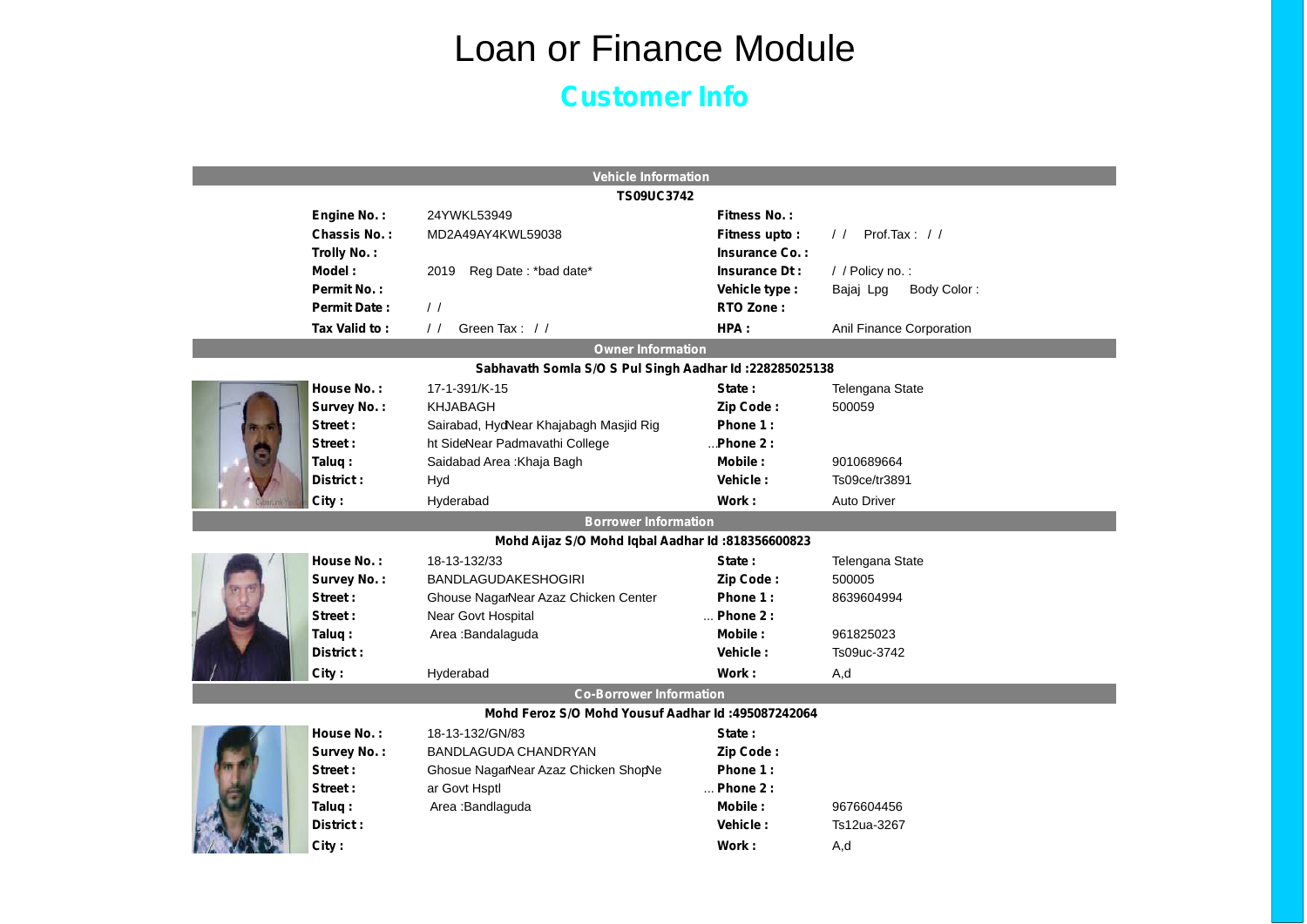### **Business Done**

| <b>Account Name</b>              | <b>Dashboard status</b> | <b>Reports</b>                               |  |  |  |  |  |
|----------------------------------|-------------------------|----------------------------------------------|--|--|--|--|--|
| $\Box$ 10-03-2020 (5)            | Other Charges Report    |                                              |  |  |  |  |  |
| TS10UA2041AG(10/03/2020)         |                         |                                              |  |  |  |  |  |
| TS11UC6660 Indravath Bhava Singh | Auction List (13)       | • Collection report                          |  |  |  |  |  |
| TS09UC4815AG(10/03/2020)         | Garage                  | • Due EMI (installment) of selected customer |  |  |  |  |  |
| TS11UA6447AG(10/03/2020)         | Seized Vehicle (13)     | • Customer Status Report                     |  |  |  |  |  |
| TS11UA5979AG(10/03/2020)         |                         |                                              |  |  |  |  |  |
| $+ 08-03-2020(3)$                | Seizing List (26)       | • Over Due list                              |  |  |  |  |  |
| $\boxplus$ 07-03-2020 (1)        | RTAWork (98)            | • Defaulter list                             |  |  |  |  |  |
| $\pm 05-03-2020(6)$              | Vehicle in P.S $(1)$    | • Finance Summary                            |  |  |  |  |  |
| $+ 04-03-2020(2)$                | Other Reports           |                                              |  |  |  |  |  |
| $-$ 03-03-2020 (2)               |                         | • Finance Details                            |  |  |  |  |  |
| TS13UA5514 SYED SADEQ HUSSAIN    | Reports                 | • Post Dated cheques Management              |  |  |  |  |  |
| TS10UA9335AG(12/02/2019)         |                         | • Settlement / Pre Closer Management         |  |  |  |  |  |
| $\pm 02 - 03 - 2020(3)$          |                         |                                              |  |  |  |  |  |
| $\pm$ 01-03-2020 (2)             |                         | • RTA Agent Management                       |  |  |  |  |  |
| $\pm$ 27-02-2020 (3)             |                         | • Bulk Receipt Entries                       |  |  |  |  |  |

- Bulk Receipt Entries
	- Bulk Receipt Entries<br>• Day Book for collection
	- & Many More

### **Live Loan Status**

| Total = 2225: Live = 1304 : Closed = 921 |
|------------------------------------------|
| Dues $0 = 76$                            |
| Dues 1 to $2 = 124$                      |
| Dues $2$ to $4 = 597$                    |
| $5$ & Above = 507                        |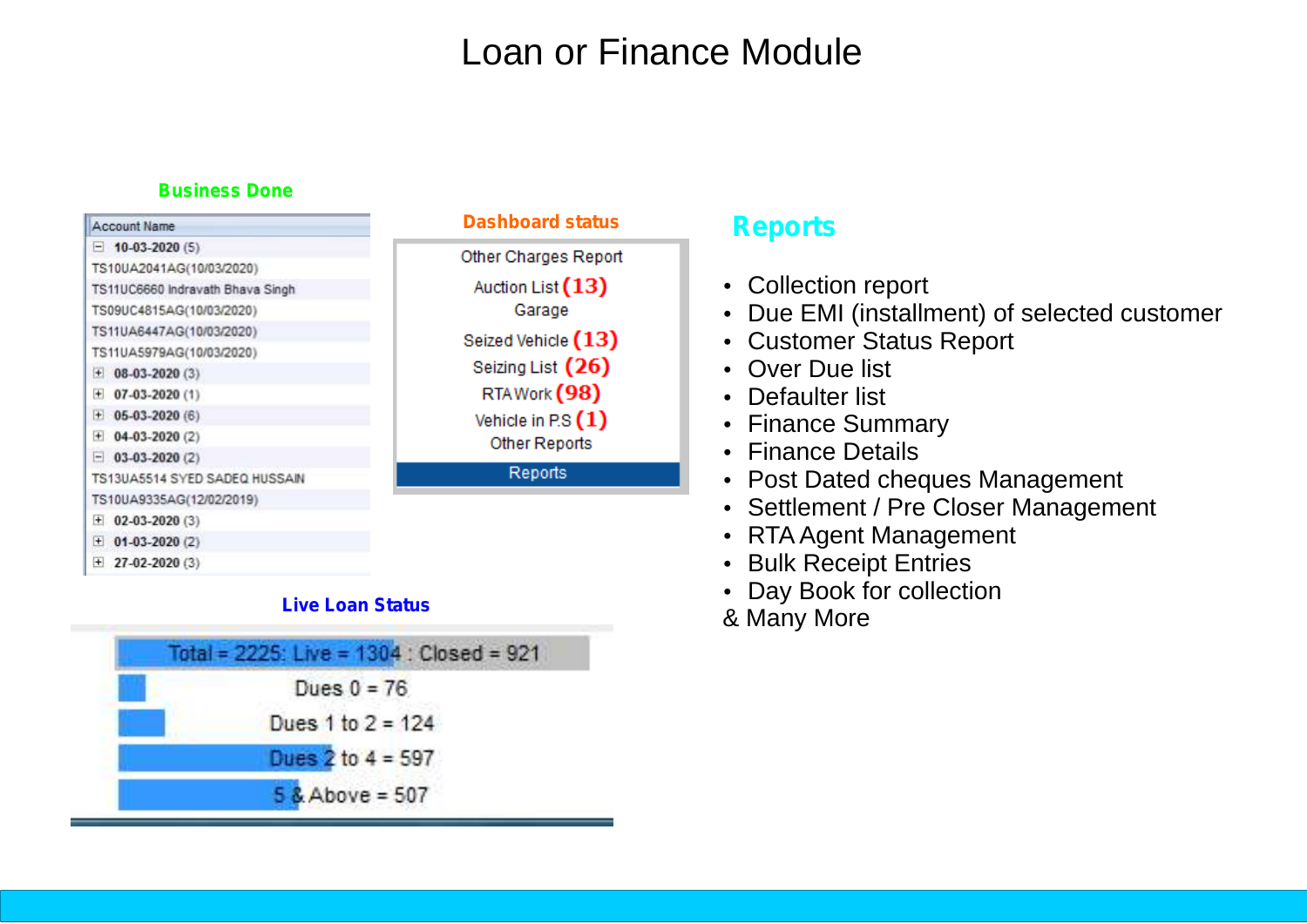### ?**Other features**

- ?Cash / Bank / Journal / Contra Voucher
- Agreement Schedule<br>Other Transaction
- 
- **Post Dated Cheques Management**
- Post Dated Cheques Management<br>• Settlement / Pre Closer Manageme • Settlement / Pre Closer Management<br>• Hawala Management for Dealer
- Hawala Management for Dealer<br>• RTA Agent Management
- 
- RTA Agent Management<br>• Instalment Continue Opt • Instalment Continue Options<br>• Multi Company Day book
- 
- Multi Company Day book<br>• Reminders for Expires, Due Pending, Time
- Given, Rta job<br>• Seizing list report, Due report, Auction Report<br>• Web Camera Support
- 
- Web Camera Support<br>• Send SMS Reminder<br>• Search Customer / Ve Send SMS Reminder (Web sms support)
- Search Customer / Vehicle / Phone / Aadhar<br>Control Centre
- 
- Control Centre<br>• Online Softwar<br>• User Define Re • Online Software update
- User Define Report

## Reduce finance cost by upto 50%

streamline accounting and financial processes.

### Get clear visibility and control of your business

with so many critical decisions to make, you need the right numbers, and you need them right now

## Work locally and Multiuser in (lan)

We provide dongle for your safety



### Recovery Report

| Account No.  | Contract No.            | Account Name                                         | Agnt Date  | Aomt Value EMC |                  | Instalment | Collected Money To Be Collecte |         | Due Recovery(%) |        | Total Bal Recovery(%) | Principal Bal | Loan Amt |  |
|--------------|-------------------------|------------------------------------------------------|------------|----------------|------------------|------------|--------------------------------|---------|-----------------|--------|-----------------------|---------------|----------|--|
| 9094MN121PLE | LVHYD03516-170098086    | VADTHYAVATH SHANKAR TS12UA695.                       | 12/03/2016 | 204000         | 1.2              | 6800       | 201791                         | 204000  | 99%             | 2209   | 99%                   | 1624, 2777    | 150000   |  |
| 7695960Q80RE | APHTHUSV05852           | TS13U85702 MOHAMMED AJAS                             | 18/07/2018 | 212850         |                  | 7095       | 139305                         | 163185  | 85%             | 73545  | 65%                   | 55283.7765    | 160000   |  |
| 2845960RYE5K |                         | TS13UA1876 KATRAVATH RAVI                            | 09/01/2019 | 35000          |                  | 135000     |                                |         | 0%              | 135000 | 0%                    | 135000        | 135000   |  |
| 192          |                         | LVHYD03114-15001491E G.SAROJAMMA TS13UA1005          | 01/02/2017 | 208500         | 1.3.             | 6950       | 166800                         | 208500  | 80%             | 41700  | 80%                   | 29998.98      | 150000   |  |
| 5554N60P0JD9 |                         | LVHYD03516-170107798 KULDEEP PURI GOSWAMI TS09UA7262 | 01/02/2016 | 236400         | 1.3 <sub>1</sub> | 7880       | 221613                         | 236400  | 94%             | 14787  | 94%                   | 10633.3317    | 170000   |  |
| 251          |                         | LVSEC05414-150035025 MOHD KHALEEL TS12UA1982         | 01/02/2017 | 208500         | 1.3              | 6950       | 166800                         | 208500  | 80%             | 41700  | 80%                   | 29996.96      | 150000   |  |
|              | LVSEC05414-150035155    | TS12UA2214                                           | 01/02/2017 | 208500         | 13               | 6950       | 166800                         | 208500  | 80%             | 41700  | <b>B0%</b>            | 29998.96      | 150000   |  |
| 8335I70SG9YJ |                         | TS09UA3140 MOHD KHALEELUDON                          | 20/05/2019 | 225720         | 1.4              | 6270       | 27050                          | 81510   | $33\%$          | 198670 | 12%                   | 132016.215    | 150000   |  |
|              | TOTAL:<br>------------- |                                                      |            | 1639470        |                  |            | 1090159                        | 1310595 | 83%             | 549311 |                       | 424554.5409   | 1215000  |  |